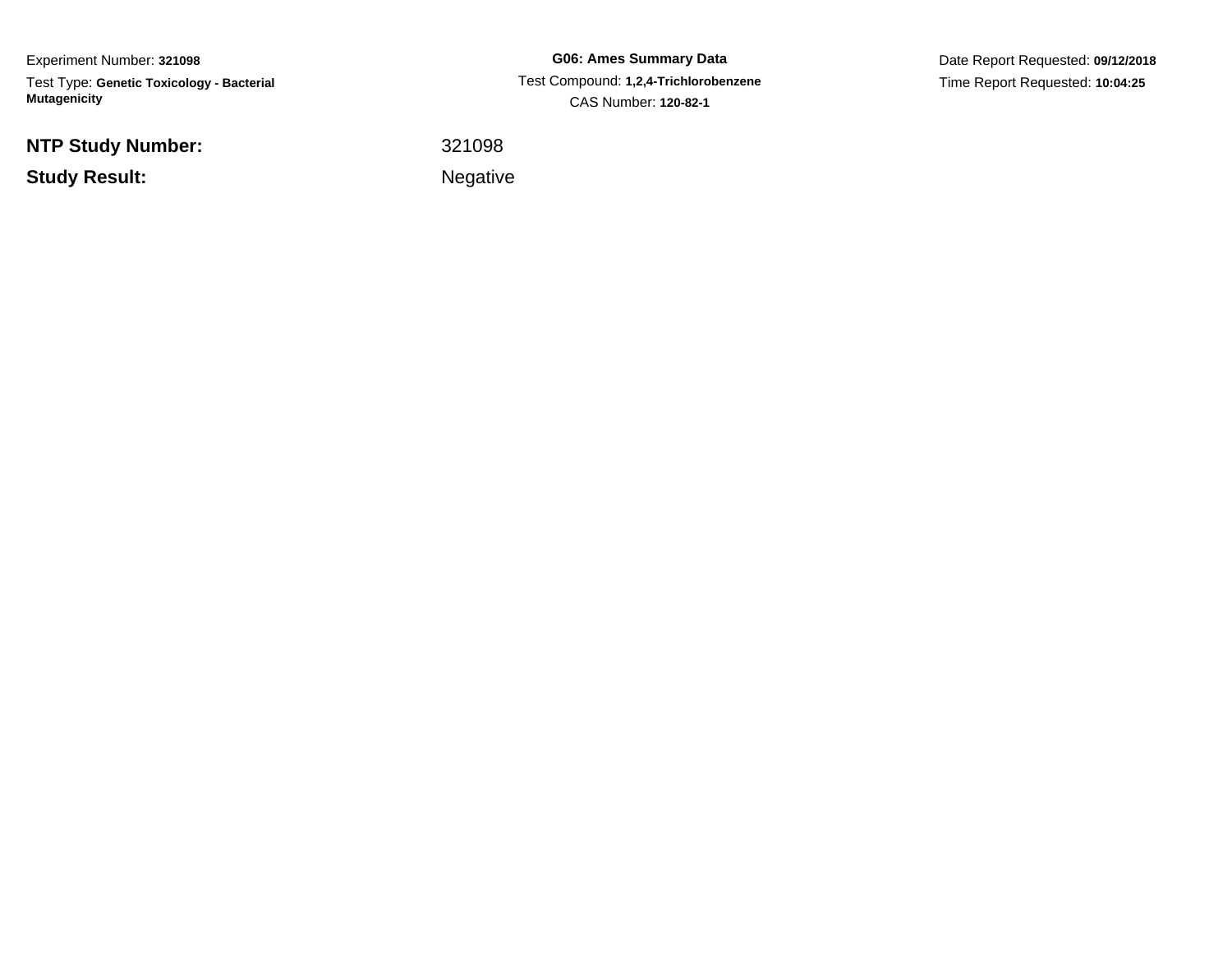Test Type: **Genetic Toxicology - Bacterial Mutagenicity**

# **G06: Ames Summary Data** Test Compound: **1,2,4-Trichlorobenzene**CAS Number: **120-82-1**

|                               |                            |                            | Strain: TA100          |                        |                     |
|-------------------------------|----------------------------|----------------------------|------------------------|------------------------|---------------------|
| Dose (ug/Plate)               | <b>Without S9</b>          | <b>Without S9</b>          | <b>With 10% Rat S9</b> | <b>With 10% Rat S9</b> | With 10% Hamster S9 |
| Vehicle Control <sup>1</sup>  | $86 \pm 6.8$               | $99 \pm 5.2$               | $92 \pm 3.8$           | $113 \pm 2.0$          | $104 \pm 5.3$       |
| 3.3                           | $78 \pm 3.9$               | $104 \pm 4.0$              | $94 \pm 8.4$           | $107 \pm 5.5$          | $79 \pm 1.0$        |
| 10.0                          | $87 \pm 6.7$               | $86 \pm 6.7$               | $101 \pm 0.6$          | $115 \pm 9.5$          | $79 \pm 7.8$        |
| 33.3                          | $81 \pm 2.0$               | $61 \pm 10.1$ <sup>s</sup> | $81 \pm 5.2$           | $123 \pm 2.2$          | $90 \pm 3.2$        |
| 100.0                         | $79 \pm 12.3$ <sup>s</sup> | Toxic                      | $86 \pm 3.2$           | $112 \pm 6.7$          | $85 \pm 2.2$        |
| 333.3                         | $56 \pm 0.5^s$             | Toxic                      | $76 \pm 6.1^s$         | $114 \pm 9.4$          | $96 \pm 3.5$        |
| <b>Trial Summary</b>          | Negative                   | Negative                   | Negative               | Negative               | Negative            |
| Positive Control <sup>2</sup> |                            |                            | $604 \pm 39.5$         | $460 \pm 15.3$         | $1507 \pm 41.2$     |
| Positive Control <sup>3</sup> | $519 \pm 14.7$             | $625 \pm 28.8$             |                        |                        |                     |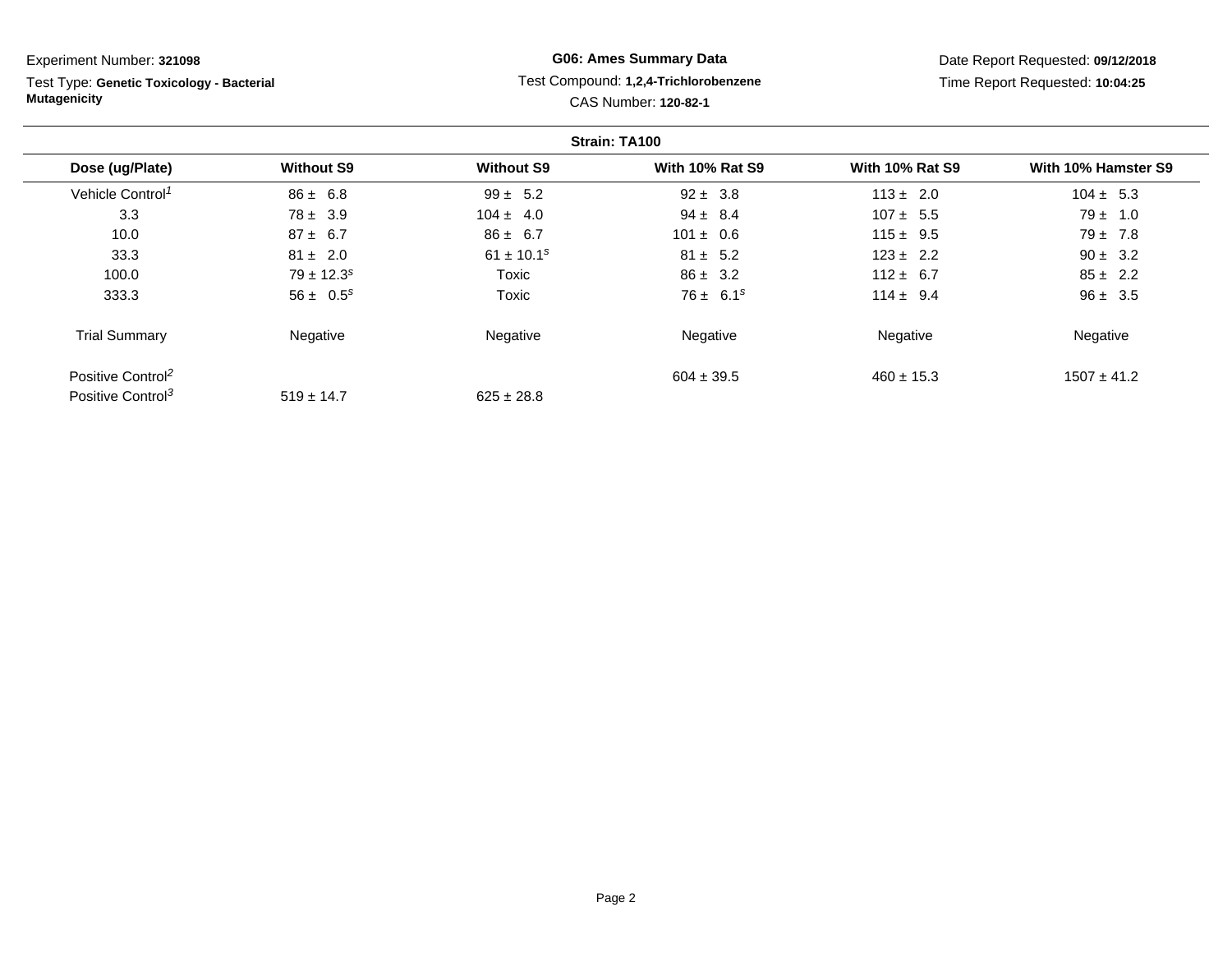$\overline{\phantom{a}}$ 

Test Type: **Genetic Toxicology - Bacterial Mutagenicity**

# **G06: Ames Summary Data** Test Compound: **1,2,4-Trichlorobenzene**CAS Number: **120-82-1**

Date Report Requested: **09/12/2018**Time Report Requested: **10:04:25**

| With 10% Hamster S9 |
|---------------------|
|                     |
| $115 \pm 8.7$       |
| $124 \pm 2.0$       |
| $132 \pm 5.8$       |
| $124 \pm 7.3$       |
| $100 \pm 6.9$       |
| $22 \pm 21.5^s$     |
| Negative            |
| $963 \pm 104.3$     |
|                     |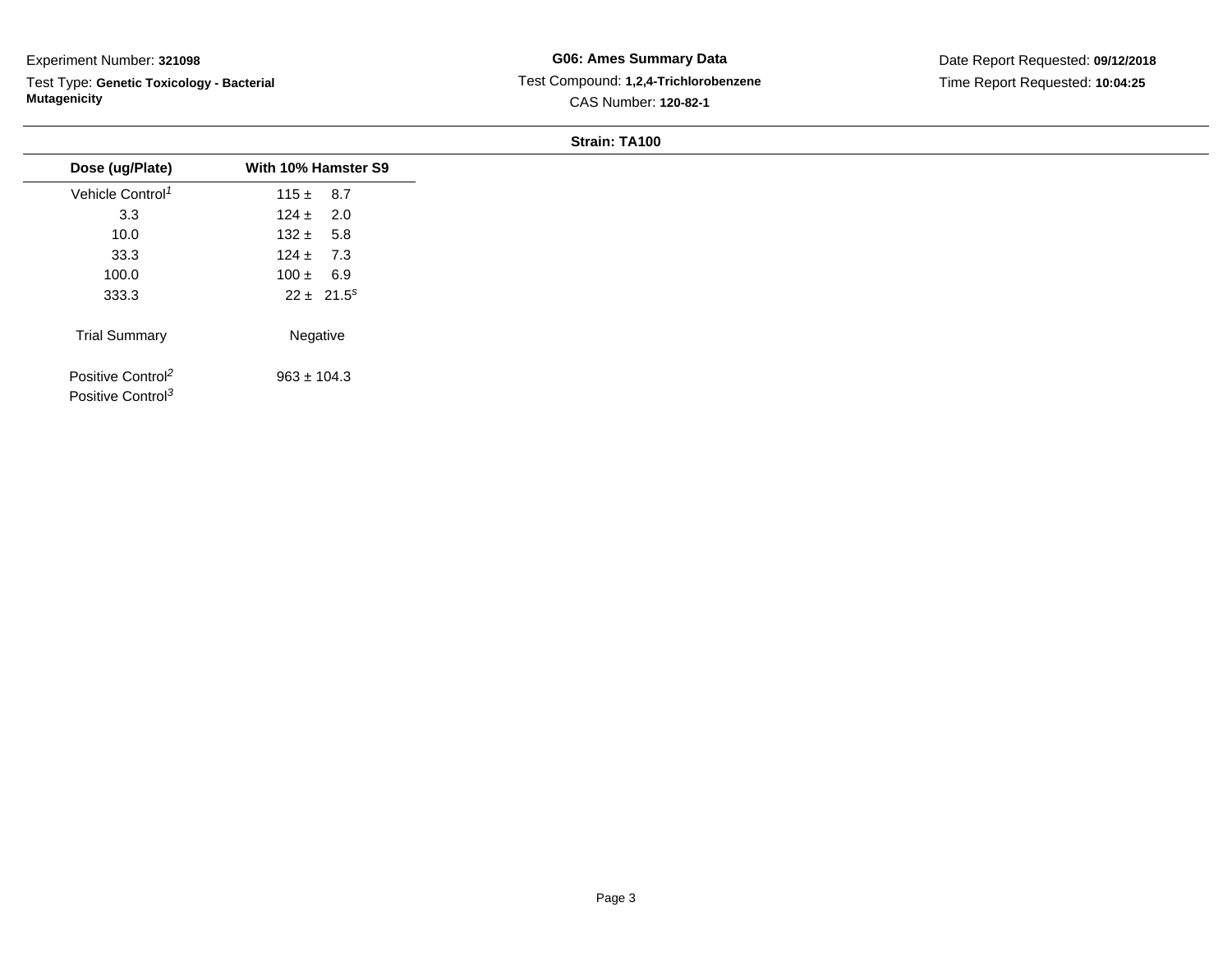Test Type: **Genetic Toxicology - Bacterial Mutagenicity**

# **G06: Ames Summary Data** Test Compound: **1,2,4-Trichlorobenzene**CAS Number: **120-82-1**

|                               |                   |                   | Strain: TA1535         |                           |                     |
|-------------------------------|-------------------|-------------------|------------------------|---------------------------|---------------------|
| Dose (ug/Plate)               | <b>Without S9</b> | <b>Without S9</b> | <b>With 10% Rat S9</b> | <b>With 10% Rat S9</b>    | With 10% Hamster S9 |
| Vehicle Control <sup>1</sup>  | $20 \pm 2.6$      | $20 \pm 1.0$      | $6 \pm 1.3$            | $13 \pm 3.0$              | $10 \pm 0.3$        |
| 3.3                           | $20 \pm 4.9$      | $16 \pm 1.5$      | $8 \pm 2.3$            | $16 \pm 2.5$              | $9 \pm 2.0$         |
| 10.0                          | $20 \pm 2.6$      | $18 \pm 4.2$      | $7 \pm 1.2$            | $9 \pm 0.0$               | $5 \pm 0.6$         |
| 33.3                          | $13 \pm 0.7$      | $19 \pm 1.2$      | $8 \pm 3.5$            | $13 \pm 3.2$              | $12 \pm 1.3$        |
| 100.0                         | $16 \pm 3.7^s$    | $6 \pm 6.0^s$     | $8 \pm 1.0$            | $9 \pm 1.8$               | $6 \pm 0.3$         |
| 333.3                         | $0 \pm 0.0^s$     | Toxic             | $7 \pm 2.7$            | $13 \pm 0.7$ <sup>s</sup> | $7 \pm 1.2$         |
| <b>Trial Summary</b>          | Negative          | Negative          | Negative               | Negative                  | Negative            |
| Positive Control <sup>3</sup> | $512 \pm 18.9$    | $444 \pm 23.0$    |                        |                           |                     |
| Positive Control <sup>2</sup> |                   |                   | $389 \pm 11.4$         |                           |                     |
| Positive Control <sup>4</sup> |                   |                   |                        | $305 \pm 3.2$             | $374 \pm 16.0$      |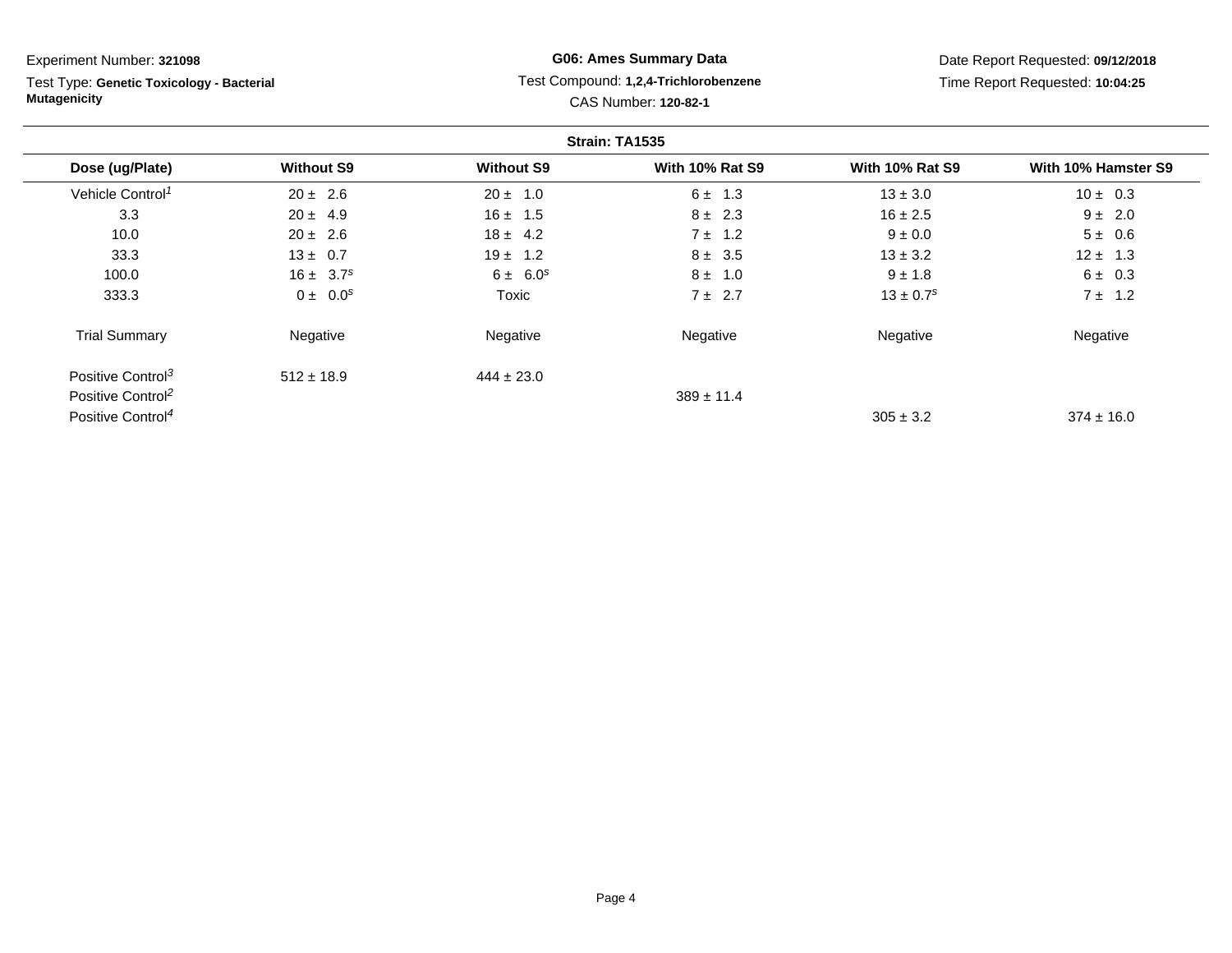Test Type: **Genetic Toxicology - Bacterial Mutagenicity**

**G06: Ames Summary Data** Test Compound: **1,2,4-Trichlorobenzene**CAS Number: **120-82-1**

Date Report Requested: **09/12/2018**Time Report Requested: **10:04:25**

| Dose (ug/Plate)               | With 10% Hamster S9 |
|-------------------------------|---------------------|
| Vehicle Control <sup>1</sup>  | $13 \pm 0.6$        |
| 3.3                           | $13 \pm 2.9$        |
| 10.0                          | $10 \pm 2.7$        |
| 33.3                          | $11 \pm 1.7$        |
| 100.0                         | $12 \pm 2.7$        |
| 333.3                         | $6 \pm 1.5^s$       |
| <b>Trial Summary</b>          | Negative            |
| Positive Control <sup>3</sup> |                     |
| Positive Control <sup>2</sup> |                     |
| Positive Control <sup>4</sup> | $268 \pm 34.8$      |
|                               |                     |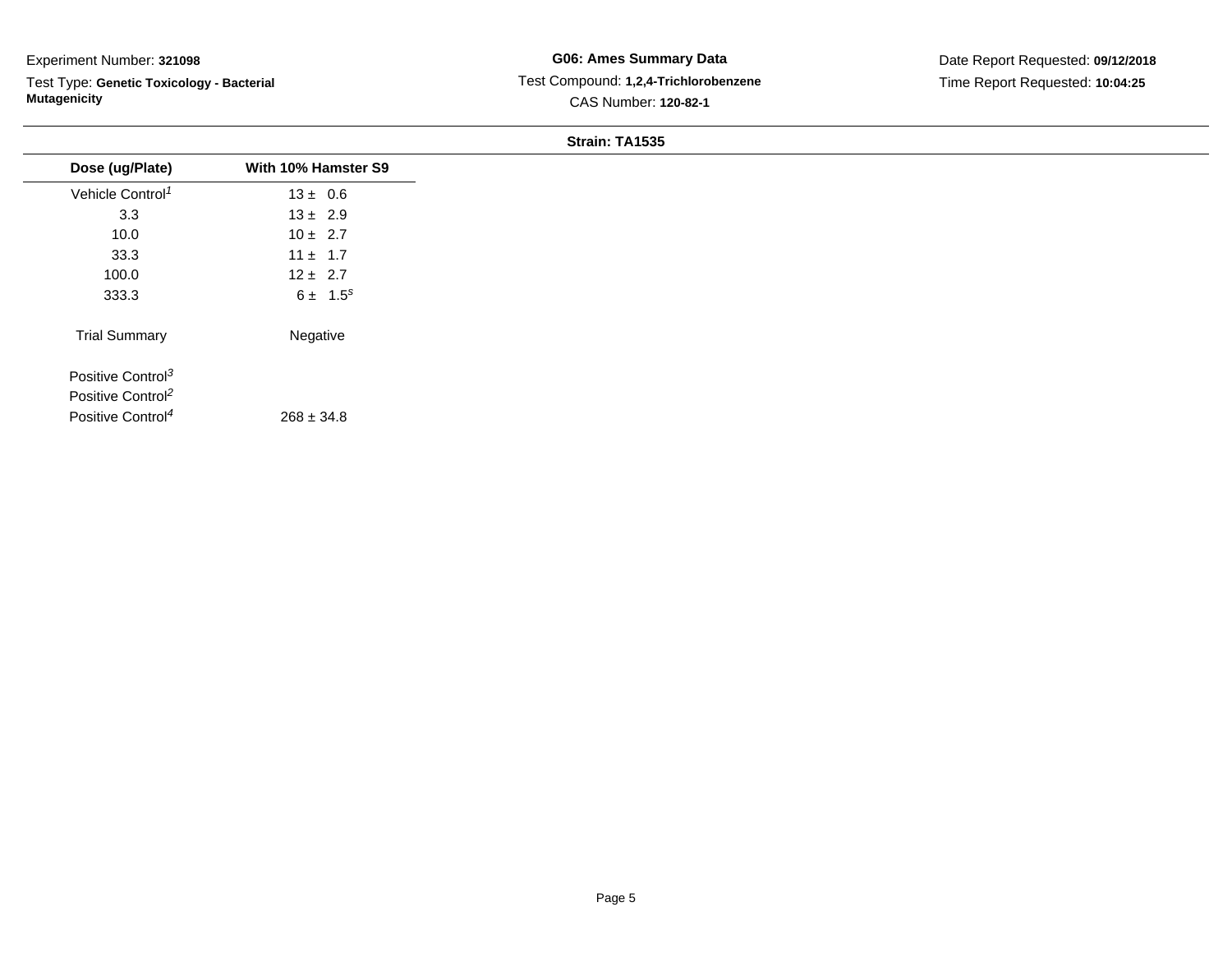Test Type: **Genetic Toxicology - Bacterial Mutagenicity**

# **G06: Ames Summary Data** Test Compound: **1,2,4-Trichlorobenzene**CAS Number: **120-82-1**

|                               |                   |                   | Strain: TA1537         |                        |                     |
|-------------------------------|-------------------|-------------------|------------------------|------------------------|---------------------|
| Dose (ug/Plate)               | <b>Without S9</b> | <b>Without S9</b> | <b>With 10% Rat S9</b> | <b>With 10% Rat S9</b> | With 10% Hamster S9 |
| Vehicle Control <sup>1</sup>  | $8 \pm 1.0$       | $17 \pm 1.5$      | $14 \pm 1.2$           | $14 \pm 1.9$           | $16 \pm 2.2$        |
| 3.3                           | $6 \pm 0.9$       | $18 \pm 3.8$      | $14 \pm 1.2$           | $10 \pm 1.5$           | $12 \pm 2.8$        |
| 10.0                          | $3 \pm 0.6$       | $23 \pm 2.7$      | $13 \pm 2.6$           | $11 \pm 1.2$           | $17 \pm 2.3$        |
| 33.3                          | $4 \pm 0.7^{s}$   | $11 \pm 1.7$      | $8 \pm 0.7$            | $9 \pm 0.3$            | $12 \pm 3.0$        |
| 100.0                         | $0 \pm 0.0^s$     | $9 \pm 1.8$       | $8 \pm 0.9$            | $8 \pm 1.7$            | $13 \pm 3.7$        |
| 333.3                         | Toxic             | $5 \pm 2.3$       | $9 \pm 2.6$            | $7 \pm 1.2$            | $12 \pm 2.8$        |
| <b>Trial Summary</b>          | Negative          | Negative          | Negative               | Negative               | Negative            |
| Positive Control <sup>4</sup> |                   |                   | $365 \pm 19.7$         | $158 \pm 10.6$         | $556 \pm 24.3$      |
| Positive Control <sup>5</sup> | $710 \pm 64.7$    | $308 \pm 8.0$     |                        |                        |                     |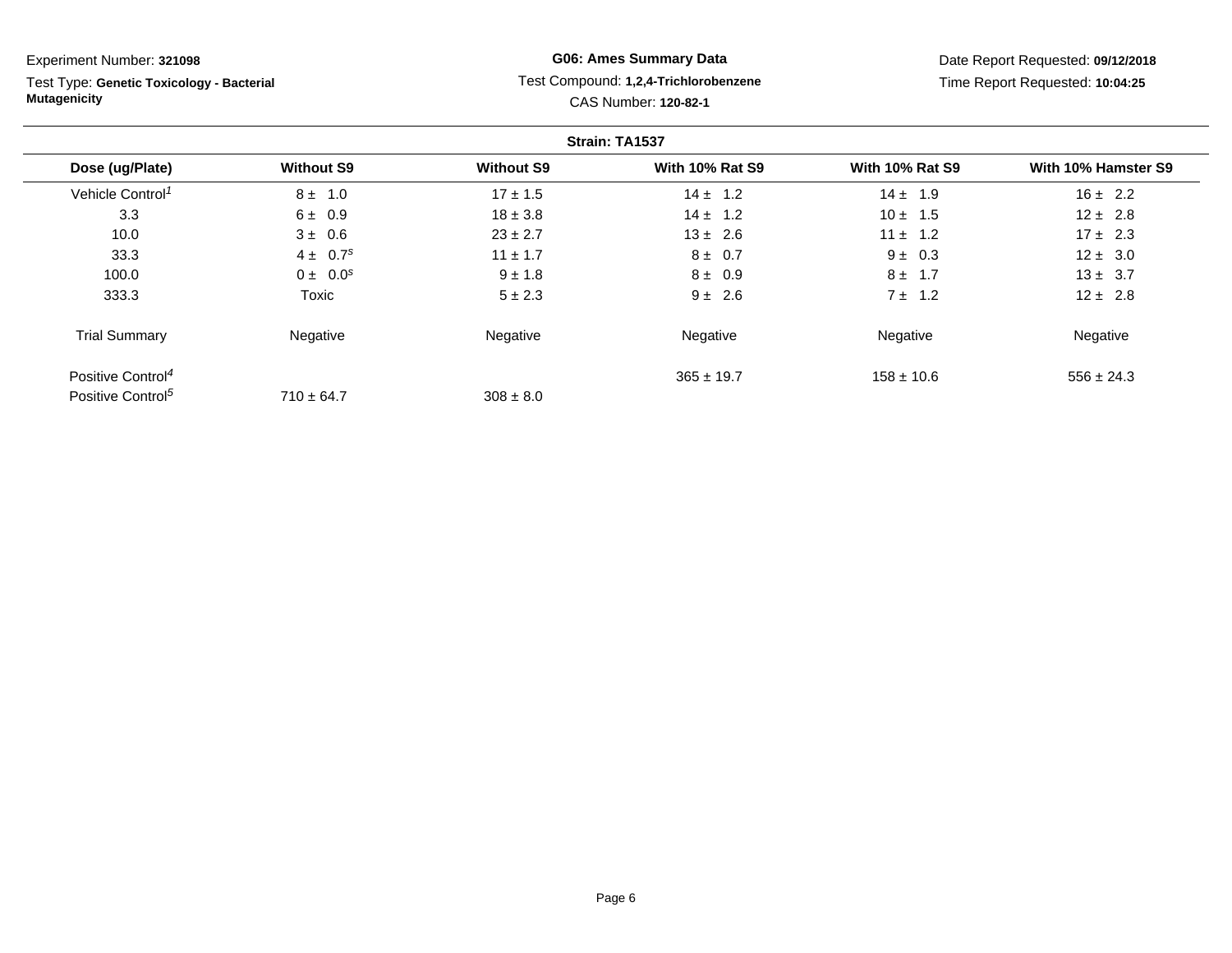Test Type: **Genetic Toxicology - Bacterial Mutagenicity**

| Dose (ug/Plate)               | With 10% Hamster S9      |
|-------------------------------|--------------------------|
| Vehicle Control <sup>1</sup>  | $12 \pm 2.7$             |
| 3.3                           | $18 \pm 5.2$             |
| 10.0                          | $23 \pm 3.7$             |
| 33.3                          | $17 \pm 0.7$             |
| 100.0                         | $17 \pm 4.0$             |
| 333.3                         | $0 \pm 0.0$ <sup>s</sup> |
| <b>Trial Summary</b>          | Negative                 |
| Positive Control <sup>4</sup> | $244 \pm 5.8$            |
| Positive Control <sup>5</sup> |                          |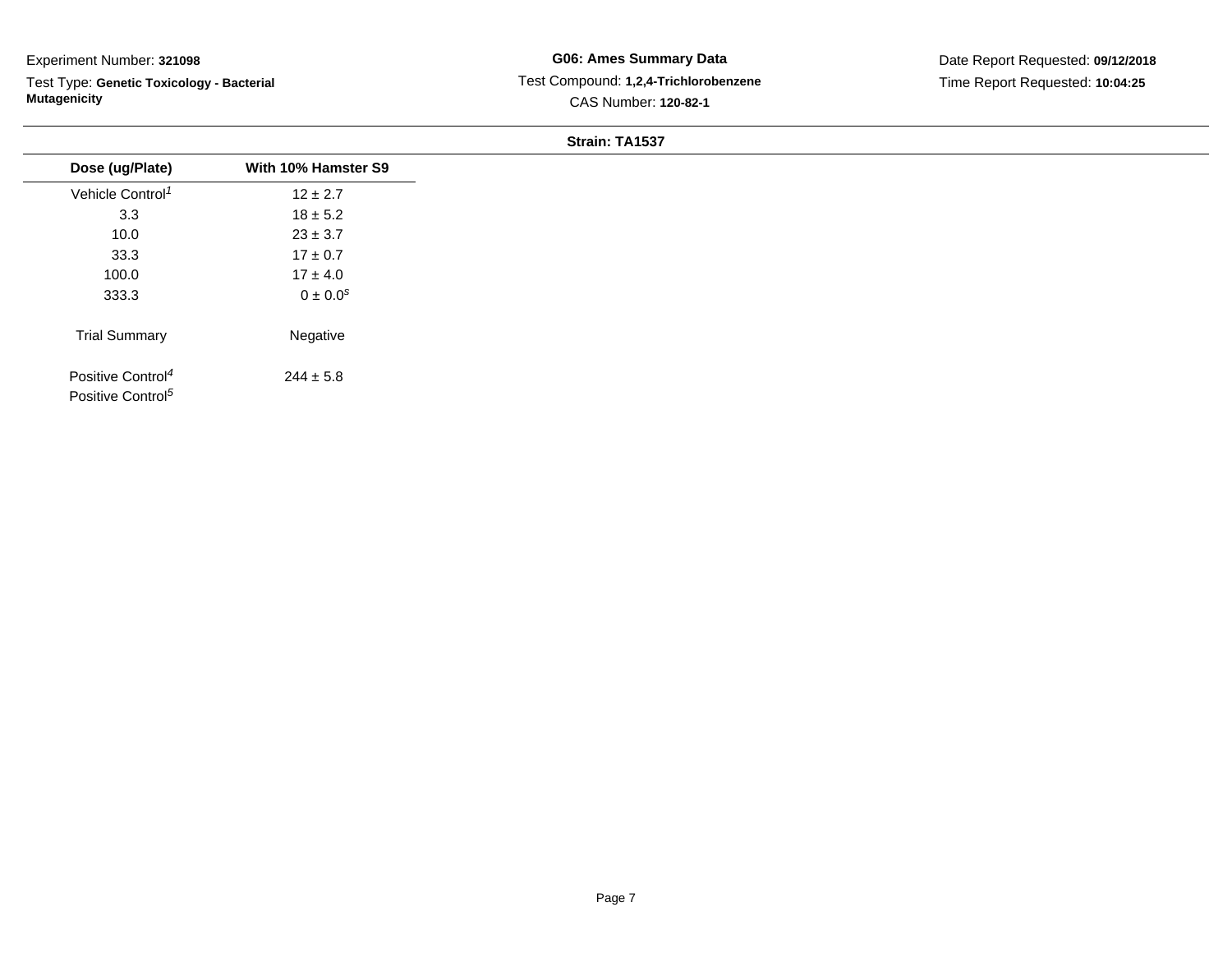Test Type: **Genetic Toxicology - Bacterial Mutagenicity**

# **G06: Ames Summary Data** Test Compound: **1,2,4-Trichlorobenzene**CAS Number: **120-82-1**

|                               |                   |                   | <b>Strain: TA98</b>    |                        |                     |
|-------------------------------|-------------------|-------------------|------------------------|------------------------|---------------------|
| Dose (ug/Plate)               | <b>Without S9</b> | <b>Without S9</b> | <b>With 10% Rat S9</b> | <b>With 10% Rat S9</b> | With 10% Hamster S9 |
| Vehicle Control <sup>1</sup>  | $27 \pm 3.1$      | $37 \pm 3.5$      | $27 \pm 3.5$           | $35 \pm 2.3$           | $25 \pm 0.9$        |
| 3.3                           | $23 \pm 3.8$      | $38 \pm 6.4$      | $22 \pm 2.1$           | $34 \pm 2.3$           | $31 \pm 5.0$        |
| 10.0                          | $23 \pm 3.2$      | $28 \pm 1.2$      | $22 \pm 2.0$           | $36 \pm 4.8$           | $28 \pm 4.4$        |
| 33.3                          | $17 \pm 1.9$      | $24 \pm 1.7$      | $19 \pm 1.2$           | $29 \pm 0.9$           | $29 \pm 3.5$        |
| 100.0                         | $8 \pm 1.2^s$     | $24 \pm 1.3$      | $20 \pm 4.4$           | $34 \pm 4.1$           | $29 \pm 2.4$        |
| 333.3                         | $0 \pm 0.0^s$     | $17 \pm 2.5$      | $17 \pm 4.6$           | $34 \pm 3.7$           | $26 \pm 2.8$        |
| <b>Trial Summary</b>          | Negative          | Negative          | Negative               | Negative               | Negative            |
| Positive Control <sup>2</sup> |                   |                   | $428 \pm 24.2$         | $288 \pm 3.0$          | $1292 \pm 27.6$     |
| Positive Control <sup>6</sup> | $636 \pm 3.4$     | $850 \pm 18.0$    |                        |                        |                     |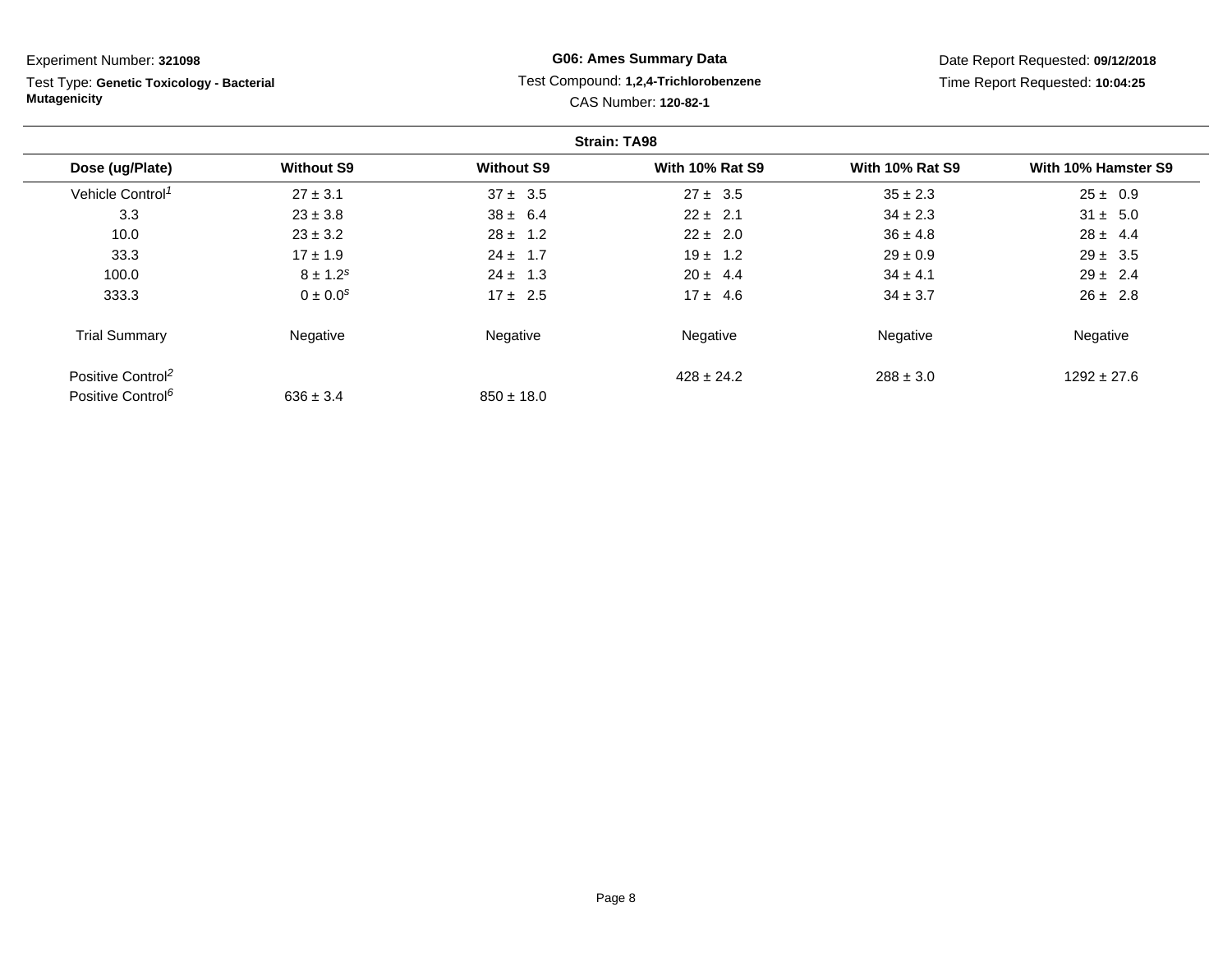Test Type: **Genetic Toxicology - Bacterial Mutagenicity**

**G06: Ames Summary Data** Test Compound: **1,2,4-Trichlorobenzene**CAS Number: **120-82-1**

Date Report Requested: **09/12/2018**Time Report Requested: **10:04:25**

| Dose (ug/Plate)                                                | With 10% Hamster S9 |               |
|----------------------------------------------------------------|---------------------|---------------|
| Vehicle Control <sup>1</sup>                                   | $37 \pm 4.7$        |               |
| 3.3                                                            | $31 \pm 0.9$        |               |
| 10.0                                                           | $35 \pm 2.7$        |               |
| 33.3                                                           | $43 \pm 2.3$        |               |
| 100.0                                                          | $38 \pm 6.4$        |               |
| 333.3                                                          |                     | $9 \pm 8.5^s$ |
| <b>Trial Summary</b>                                           | Negative            |               |
| Positive Control <sup>2</sup><br>Positive Control <sup>6</sup> | $1258 \pm 130.5$    |               |
|                                                                |                     |               |